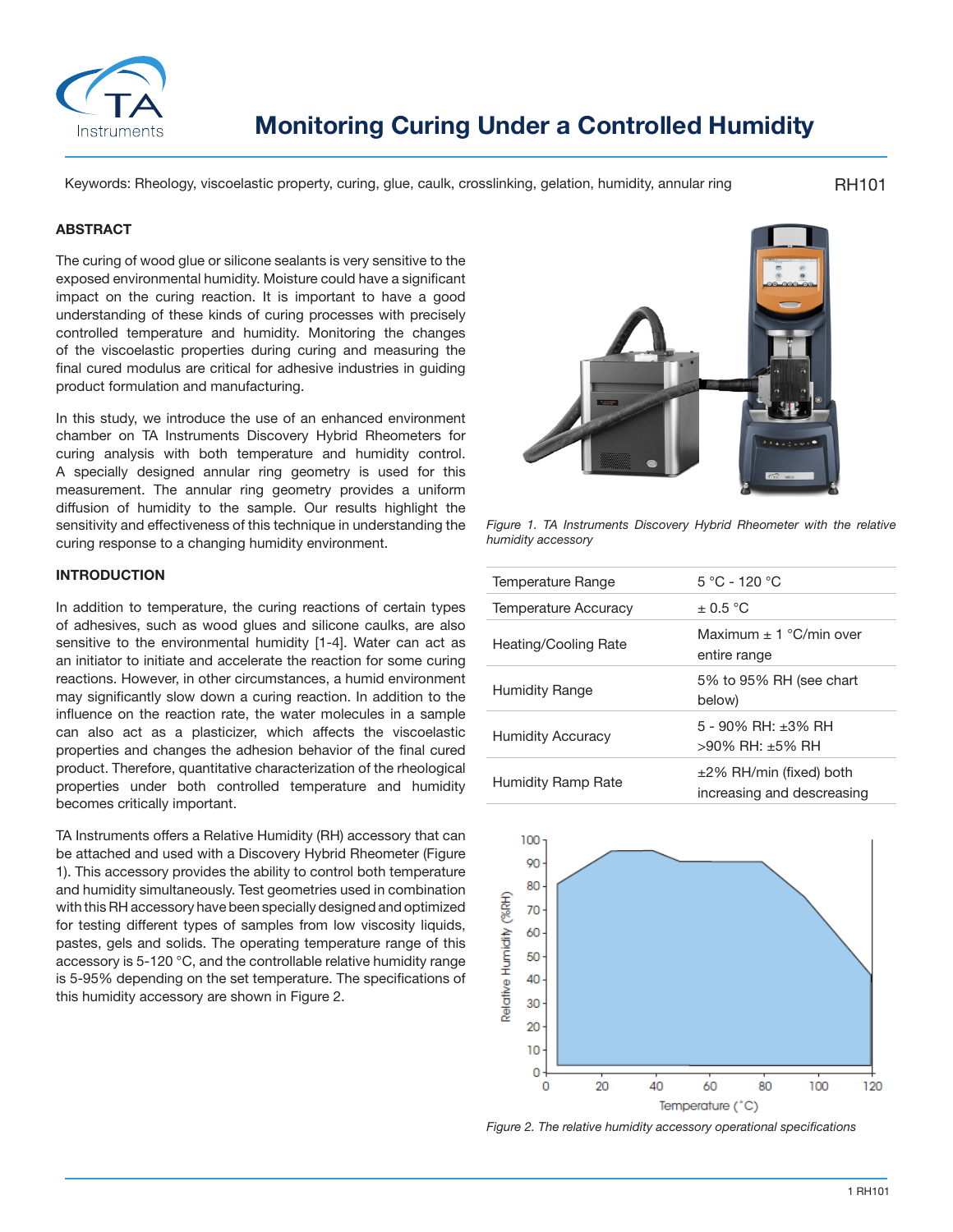In this study, the relative humidity accessory with a specially designed annular ring geometry was used to monitor the curing process of two adhesive samples under a controlled temperature and humidity environment.

#### **EXPERIMENTAL**

One commercially available polyvinyl acetate-based (PVAc) glue and one silicone caulk adhesive were selected as example samples for the curing analysis. In order to quantitatively monitor curing, a TA Instruments Discovery Hybrid Rheometer was used with the relative humidity accessory and an annular ring geometry. This ring geometry (shown in Figure 3) is specially designed to be used inside the humidity chamber. The bottom is a flat plate, and the top geometry has a ring shape with an outer diameter of 40mm and a ring thickness of 2 mm. Compare to a traditional parallel plate or cone and plate testing, which is limited by the diffusion rate, this ring design keeps the sample surface open on both inner and outer sides and increases sample exposure area to the environment. The annular ring geometry is capable of measuring the bulk properties of the sample and is useful for testing creams, gels, pastes, and other medium to high viscosity materials.



*Figure 3. Picture of annular ring geometry and its stress and strain geometry constant equations*

The polyvinyl acetate-based glue sample was loaded onto the ring geometry with a gap set at 2 mm. A dynamic time sweep test was programmed for monitoring the curing process at 50 °C with relative humidity of 10%, 30% and 60%, respectively. During the time sweep, a small oscillation torque of 5.0 µN.m was applied to the sample at a low frequency of 1.0 rad/s. Sample moduli (G' and G") and complex viscosity change was monitored as a function of humidity and time.

The silicone caulk sample was tested at 25 °C with relative humidity set at 10% and 60%, respectively. A dynamic time sweep was programmed using a frequency of 1 rad/s with a small strain that was within the linear viscoelastic region of the sample.

#### **RESULTS AND DISCUSSIONS**

Figure 4 shows a quantitative measurement of the curing of glue at 50 °C with relative humidity set at 30%. At the beginning of the test, the sample behaves liquid-like with G" greater than G'. Both moduli increase rapidly with time. The G'/G" crossover is observed at a time of 6.3 min. This is the critical time when the sample undergoes a liquid-to-solid transition. This transition is also described as the gelation of the sample. Beyond this point, G' becomes greater than G", which means that the sample is solid-like. After 15 minutes, both G', G" and the complex viscosity curves reach a plateau, which indicate that the curing reaction is mostly completed.



*Figure 4. Dynamic time sweep test on a polyvinyl acetate-based glue at 50 °C and 30% humidity*

The overlay plot of curing under different humidity conditions (i.e. 10%, 30% and 60%, respectively) is shown in Figure 5. Comparative results of G'/G" crossover time and modulus are summarized in table 1. Based on the measured gelation time, one can see that the curing of this glue is significantly slowed down with increasing environmental humidity. But the mechanical strength of the sample at the gel point (i.e. the G crossover modulus) is observed to increase with increasing relative humidity. PVAc based glue cures initially through the evaporation of water. The polymerization occurs as water evaporates [1]. Since the environmental humidity slows down the evaporation, it increases the gelation time, and likely provides additional time for the adhesive to build up its molecular weight, which causes the G crossover modulus increase with increasing humidity.



*Figure 5. Dynamic time sweep tests on a polyvinyl acetate-based glue at*